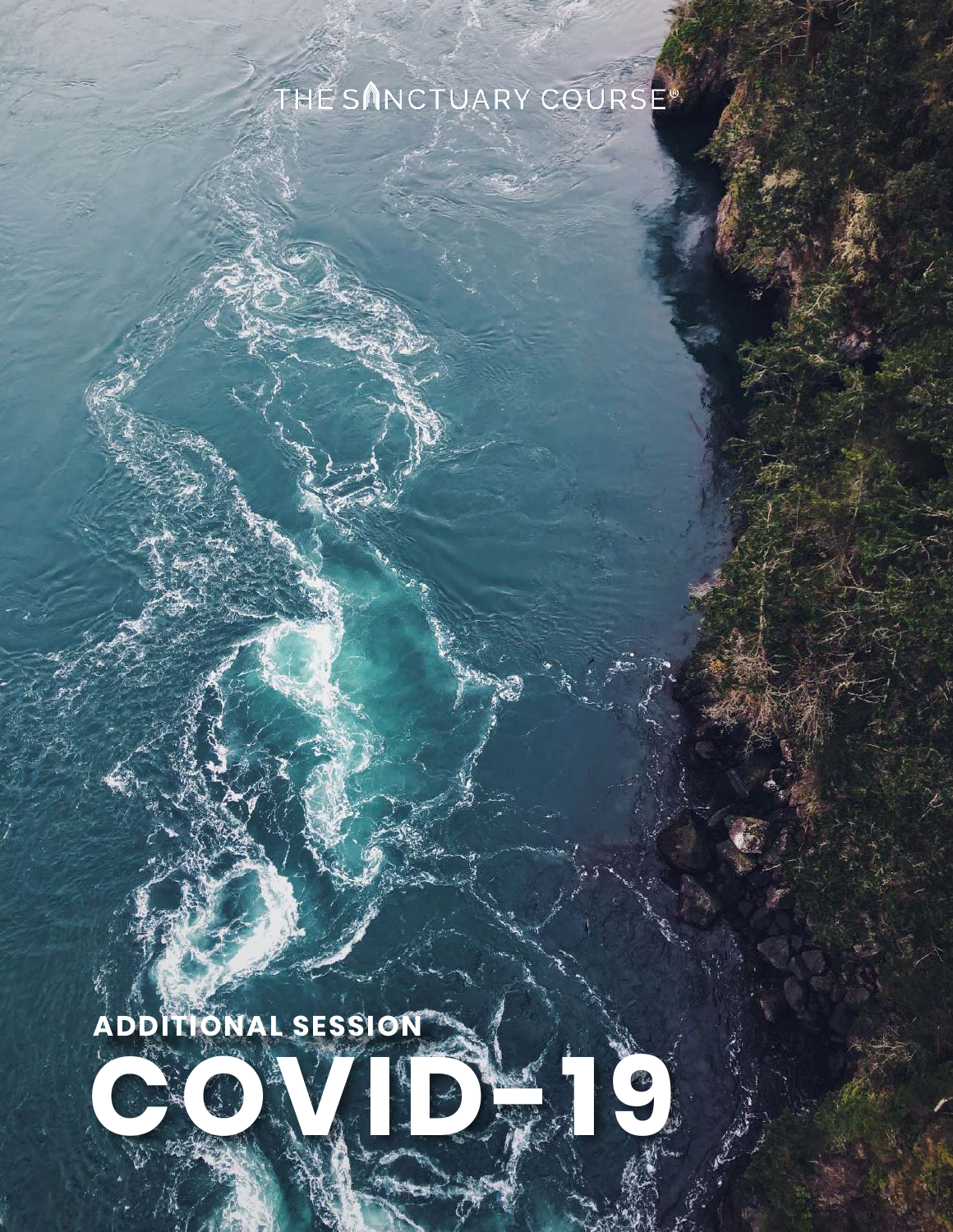## **RESPONDING TO COVID-19**

In the few months since reports of the coronavirus disease first surfaced, it has become impossible to watch the news, scroll through social media, listen to the radio, or go about daily life without encountering references to the pandemic. COVID-19 currently poses a significant threat to global health: as of May 5, 2020, the World Health Organization had confirmed over three million cases, and the number of deaths was nearing a quarter of a million.<sup>1</sup> Many nations have responded to this threat by instituting lockdown and quarantine procedures, and people everywhere are being forced to adjust to changes that include stay-at-home orders, travel restrictions, the closure of schools, parks, and nonessential businesses, and the requirements of physical distancing. It is hoped that these measures will reduce infection rates as we wait for the production of a vaccine that can halt the pandemic.

However, there is another pandemic following in the wake of COVID-19. According to numerous researchers and clinical experts, widespread disease and economic recession lead to spikes in depression, anxiety, post-traumatic stress disorder, substance use, and other mental health challenges.<sup>2</sup> In North America, evidence of the psychological toll is already mounting. A recent poll found that 56% of US adults have experienced at least one symptom of poor mental health related to their stress over the current crisis, $3$  and mental health hotlines are reporting call volume increases as high as 1,000%.<sup>4</sup> The statistics are similar in Canada, where half of all survey respondents reported that their mental health has declined since the beginning of the outbreak.<sup>5</sup> Clearly, there is a great need for mental health awareness, education, and resources. The ways that we understand and process our experiences of COVID-19, both as individuals and as communities, will have long-term implications for our recovery and mental wellness.

This is why Sanctuary Mental Health Ministries is making *The Sanctuary Course* freely available in this season. It is also why we are offering this additional session that addresses the unique dynamics of the pandemic, and supports people of faith who are experiencing poor mental health or struggling to care for vulnerable community members. If you have already participated in *The Sanctuary Course*, we suggest that you skip down to the Session Overview to begin your small group conversation about mental health, faith, and COVID-19. However, if you are new to the course and have not yet read through any of the sessions, the introduction below will provide you with some important foundational information before you proceed.

This session can be completed in one of two ways: 1) prior to beginning the first session of *The Sanctuary Course*; 2) after finishing the last session of *The Sanctuary Course*.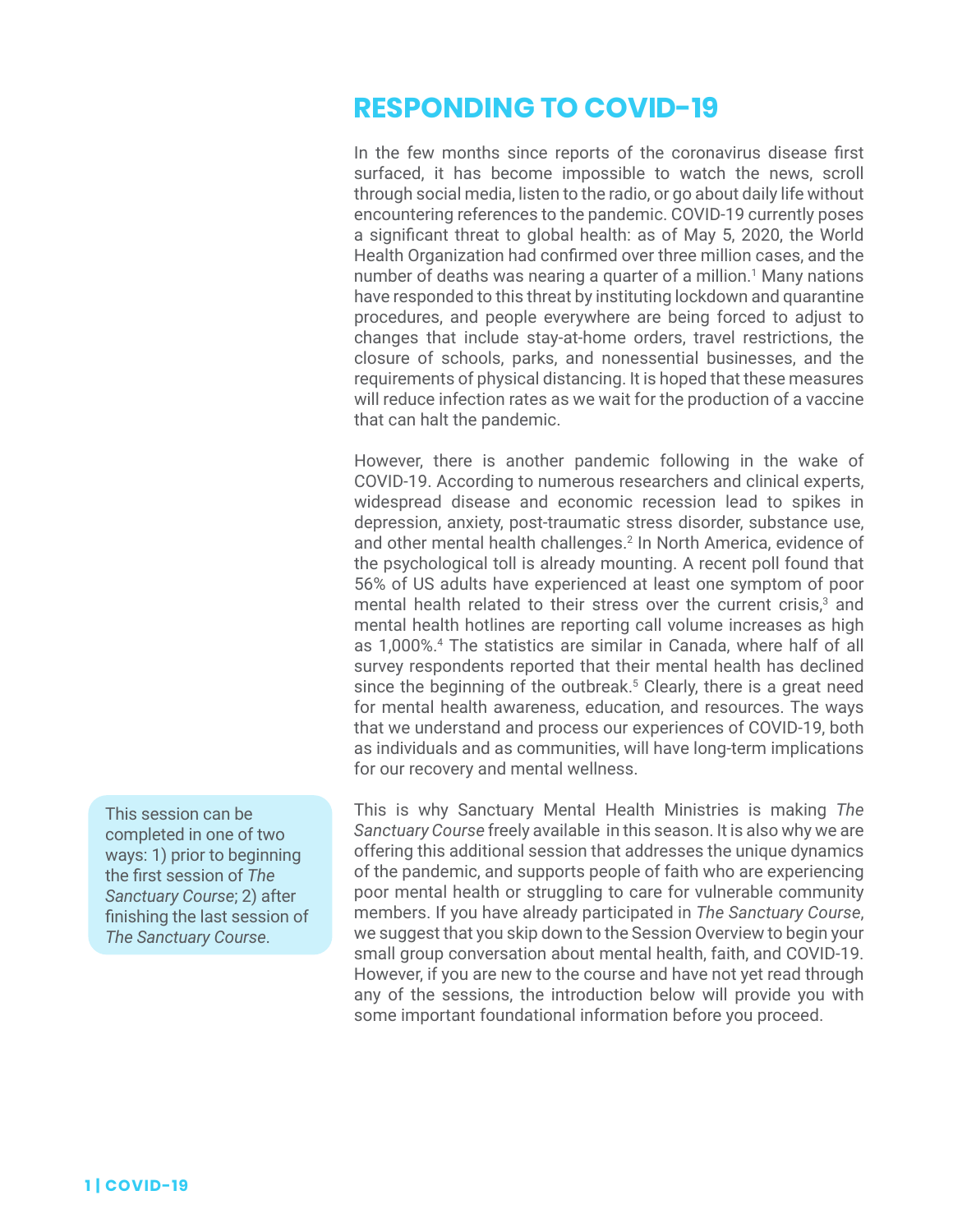**"Lived experience"** is a term used to describe the personal experience of living with a mental health problem.

Psychology is the field responsible for studying and treating mental health problems. The **psychological perspective** will include relevant academic and clinical research, and will also highlight the experiential realities of mental health problems.

The **social perspective** will focus on the ways that mental health affects not just individuals, but also relationships and communities of faith.

The **theological perspective**  will address some of the biggest questions that Christians ask regarding mental health and mental health problems, and will suggest ways of integrating faith and mental health care.



## *THE SANCTUARY COURSE***: AN INTRODUCTION**

*The Sanctuary Course* was created to raise awareness and start conversations regarding mental health in local churches across Canada. While its reach has now extended beyond North America to the UK, Europe, Australia, and New Zealand, the goals of the course remain the same. It is not meant to be used as a tool for developing a mental health ministry or designing an individual recovery plan. Instead, this course helps communities build a mental health vocabulary so that honest and meaningful conversations can take place. Ultimately, we believe these conversations will transform the way communities of faith offer love and support to individuals with **lived experience**.

The course is designed for small groups rather than individual use. Shared learning experiences strengthen community bonds, and relational support and connection are critical during anxious times. For these reasons, it is highly recommended that you gather online with friends or your community to engage with the material together. You are encouraged to share your questions with your group, as well as any personal experiences that might illuminate the session topic. You are also invited to respond to the discussion questions at the end of each section. These questions are meant to help you engage interactively with the content and process the reading personally. However, it should be noted that these questions are not mandatory; they are simply invitations. Any member of the group is free to decline an invitation at any time, and the group as a whole may decide to skip over a question if it seems unhelpful.

The session is divided into three primary sections, each highlighting a different perspective on mental health and mental health problems: the **psychological perspective,** the **social perspective,** and the **theological perspective**. Additionally, there is a brief scriptural meditation at the beginning of the session, and a reflection and prayer at the end. Please feel free to adapt these elements as necessary for your group.

## **SCRIPTURE: PSALM 6:2-4**

*Be gracious to me, O Lord, for I am languishing; O Lord, heal me, for my bones are shaking with terror. My soul also is struck with terror, while you, O Lord—how long? Turn, O Lord, save my life; deliver me for the sake of your steadfast love.*

Psalms is often referred to as the prayer book of the Bible, and this psalm is traditionally recognized as a prayer for healing from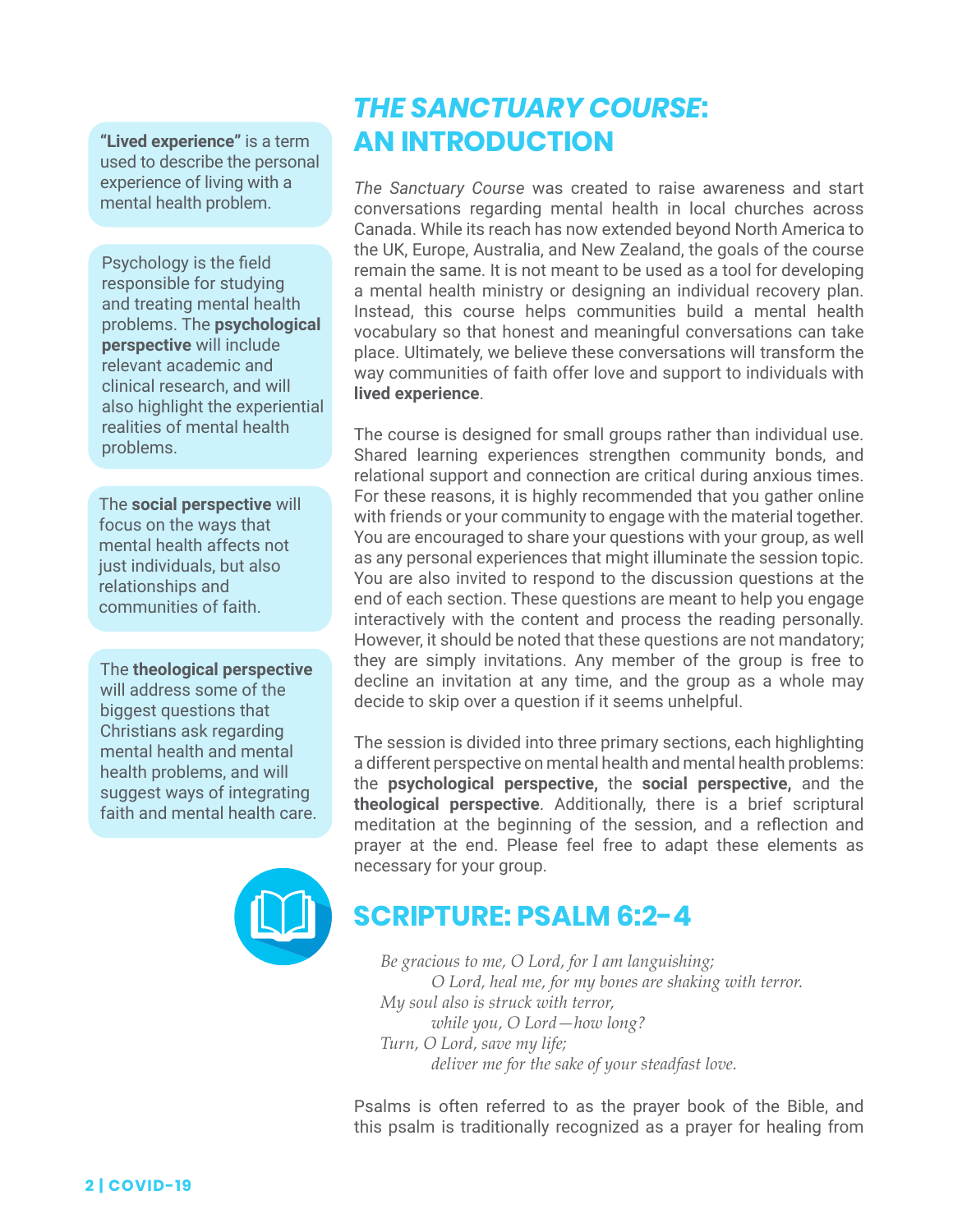illness. It is also a lament—an expression of the psalmist's grief and pain over illness, and a desperate cry for God to bring healing. The psalmist is desperate, but not hopeless. The knowledge that God is a God of steadfast love grounds this prayer, transforming suffering into an expression of faith.



## **SESSION OVERVIEW**

In this session you will:

- 1. Explore healthy emotional management techniques
- 2. Consider the importance of social connection and advocacy
- 3. Reflect on the gift of lament



## **CORE CONTENT**

## **THE PSYCHOLOGICAL PERSPECTIVE**

In the second session of *The Sanctuary Course*, we introduce the mental health continuum.<sup>6</sup> This is a model that represents the dynamic nature of mental health:



### **FLOURISHING MENTAL HEALTH**

#### **LANGUISHING MENTAL HEALTH**

**"Mental illness"** refers to conditions that affect behaviours, thoughts, and emotions. These are formally diagnosed based on the degree of impairment experienced.

Our movements up and down the continuum are the result of navigating various emotional, psychological, biological, social, and spiritual realities. For example, losing a job or sustaining an injury might lead to languishing, while achieving a major goal or starting on medication might lead to flourishing. According to this model, everyone will experience periods of languishing and flourishing over the course of their lives, regardless of the presence or absence of **mental illness**.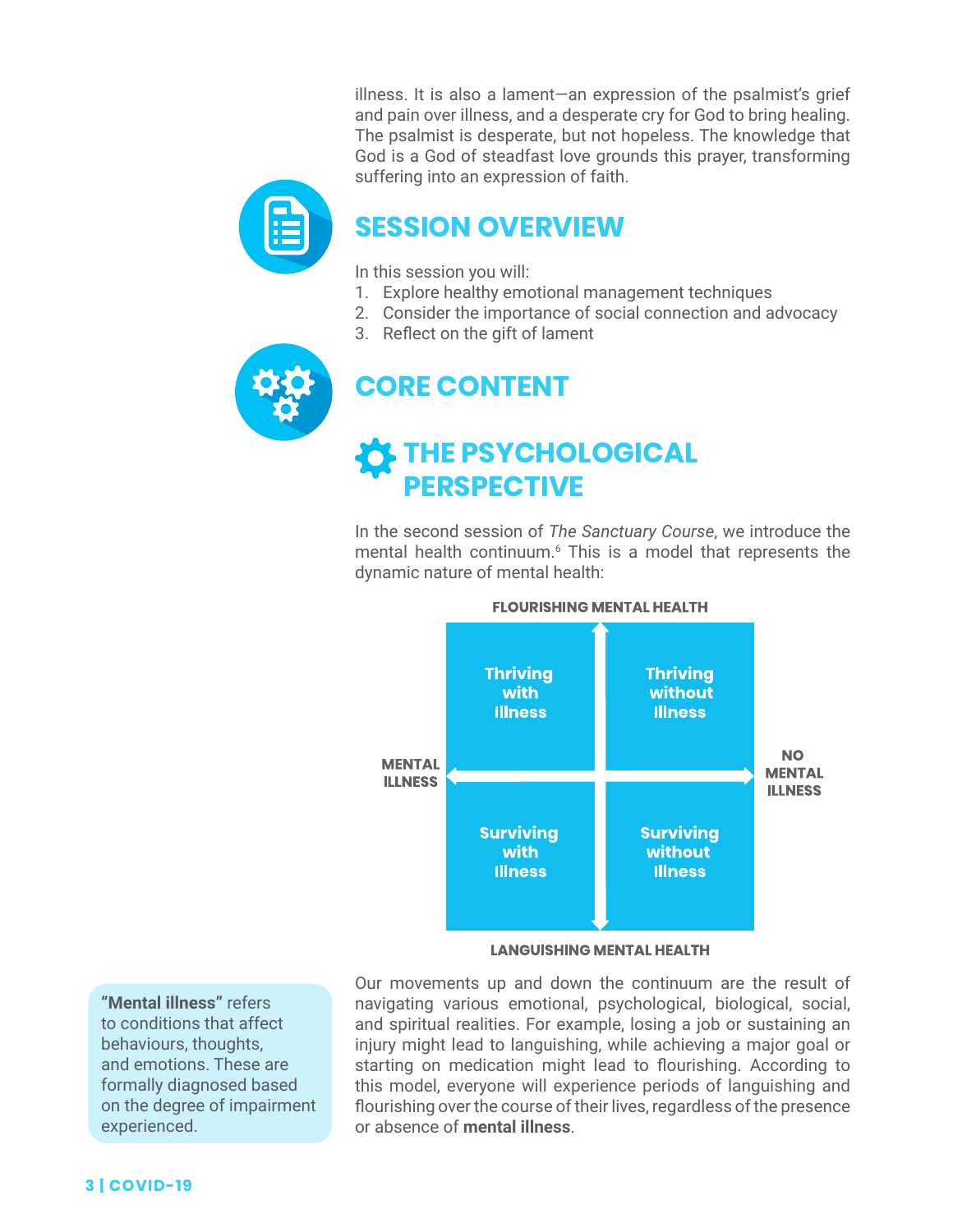**Optional Discussion Question:**  Where do you think you are on the mental health continuum today? What are some of the factors contributing to your experience of languishing or flourishing?

Session 5 of *The Sanctuary Course* examines the nature and process of **recovery**.

If you want to give it a try now, the end of Session 7 includes instructions for a **breathing exercise**.

Many of you may find yourselves in a different place on the continuum due to the unusual stresses and losses accompanying this pandemic:

*You may be experiencing poor mental health for the first time, and find yourself struggling to name or understand your experiences of anxiety and grief.*

*You may be experiencing new challenges related to a preexisting mental health problem, and find yourself feeling discouraged and overwhelmed.*

*You may even be experiencing unexpected flourishing during this season due to the knowledge and resources you have cultivated in your mental health recovery journey.*

Wherever you find yourself on the continuum, take a moment to recognize that we are all in this together. It is likely that many members of your community are adjusting to new mental health realities, and this can heighten the disorientation you feel as an individual. But there is good news: mental health is dynamic, humans are resilient, and recovery is available for everyone. If you are languishing right now, there are things that you can do to foster mental wellness and begin to move towards flourishing. Now let's look at two common reactions to the pandemic that may be affecting your mental health: anxiety and grief.

### **ANXIETY**

There are many different sources of anxiety at the moment. You may be afraid of contracting COVID-19, infecting others, or losing a loved one to this disease. You may be worried about finances due to a recent job loss or the impact of business closures on the economy. Even a simple trip to the grocery store can raise stress levels when you are surrounded by people wearing masks and confronted by food shortages.

If you notice feelings of anxiety, there are a few techniques available that can help you manage those feelings. (When we talk about "managing" emotions, we are referring to healthy ways of acknowledging, experiencing, and expressing these emotions. Managing is not a form of repression or denial.) The first technique experts recommend to help your body relax and to let your brain know that you are not in immediate danger is deep breathing. This reduces physiological symptoms (especially if you are in "fight or flight" mode), and it enables your brain to revert to slower, more analytical forms of processing.

However, anxiety isn't just physical. It's also emotional, and this is why accurately identifying your emotions is another way to reduce stress. When your brain understands what you are feeling and why, it can begin to help you process and move through those feelings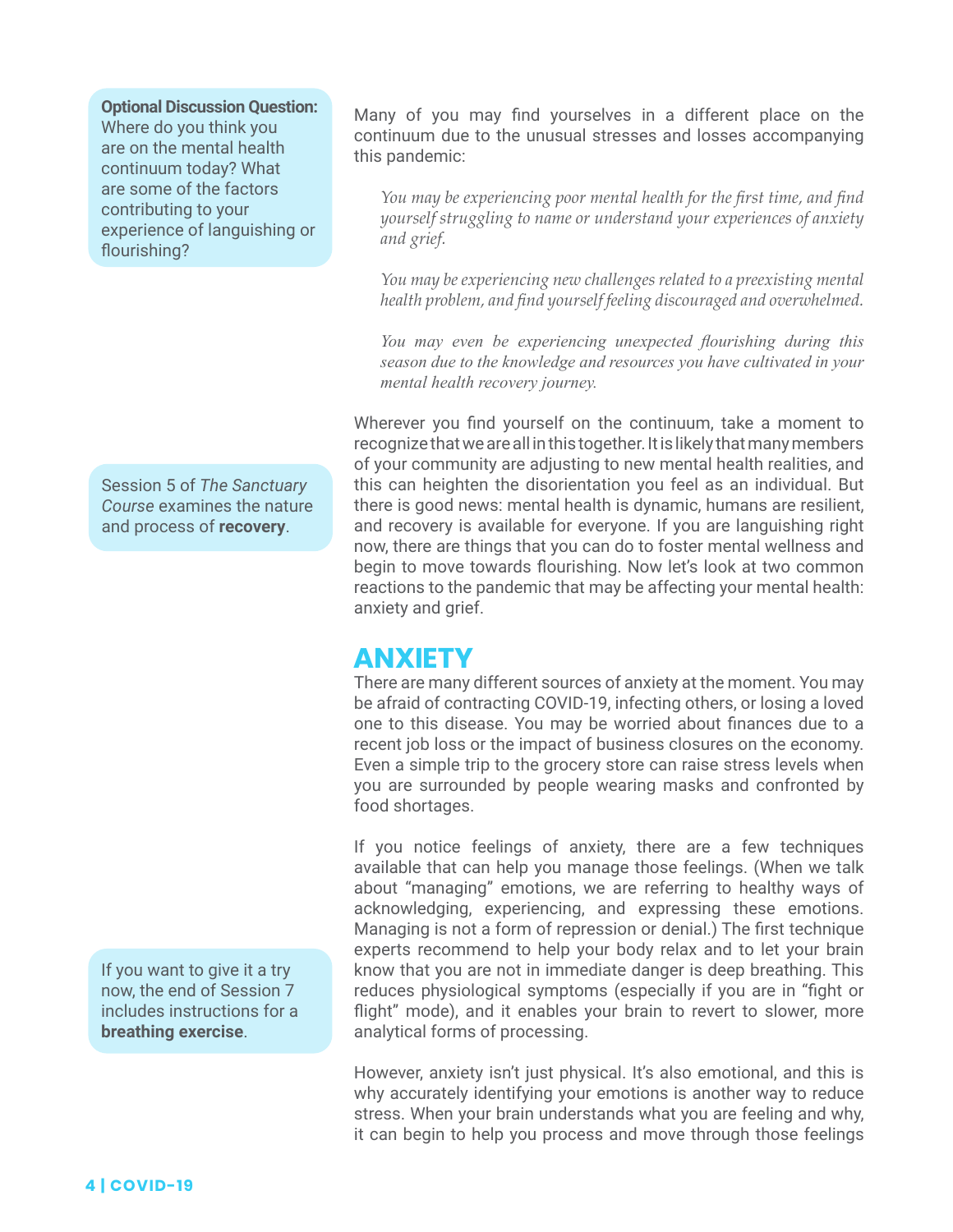To learn more about **listening well**, go to the first session of *The Sanctuary Course* and check out the concluding exercise.

Session 7 of *The Sanctuary Course* is all about **self-care**. If you want more information on this topic, that's a good place to start.

According to Elisabeth Kubler-Ross and David Kessler, the researchers who proposed this model, the **five stages of grief** are: 1) denial, 2) anger, 3) bargaining, 4) depression, and 5) acceptance.

naturally so that you don't get "stuck" in your anxiety. While it is good to name your feelings for yourself, it can be even better to share them with a trusted family member or friend who can offer you the gift of listening well.

Finally, there are things you can do to practice self-care and manage your emotions to reduce the likelihood of shifting into "fight or flight" mode. Maintaining a routine (even when working from home), getting plenty of sleep, eating nourishing foods, exercising, and limiting your social media and news intake all contribute to mental wellness and emotional resilience. However, please note that if you have tried some of these techniques and are still experiencing extreme anxiety or panic attacks, you may need more help. Contacting your doctor, talking to a counselor, or calling a mental health hotline may be a good place to start.

### **GRIEF**

Grief is another common response to the pandemic, although it isn't always easy to identify. In fact, grief can look and feel like discomfort, irritability, stress, a "short fuse," and many similar behaviors and emotions. However, it is no surprise that many of us are feeling grief. We are surrounded by personal losses—the loss of life, the loss of safety, the loss of jobs and financial security, the loss of connection with community members, the loss of normal activities, the loss of specific plans and events—and we anticipate additional losses when we consider what life will look like after COVID-19.

There are two important things to understand regarding grief. First, every grief is personal and needs to be accepted and attended to with gentleness. It is unhelpful to compare losses; though our griefs are different and may vary in intensity and duration, they are all real. Denying your sadness, or telling yourself you do not have a right to feel sad, will not help you move through these feelings. This is also true when it comes to the grief of family members or friends; acknowledging what the other person is feeling, and responding with empathy, is one of the ways you can support their recovery and mental wellness.

The second important thing to understand is that grieving is not a linear process. You may have heard of the **five stages of grief**. This is a popular model used to describe the grieving process, and it is helpful in identifying the range of emotions we often experience in response to a loss. However, the use of the word "stages" creates the perception that individuals move from one stage to another, and that they are finished grieving when they reach the fifth and final stage. In reality, the experience of processing loss is less clearly defined. This is where the dual process model of grief is helpful. According to this model, people who are grieving alternate between two responses to pain: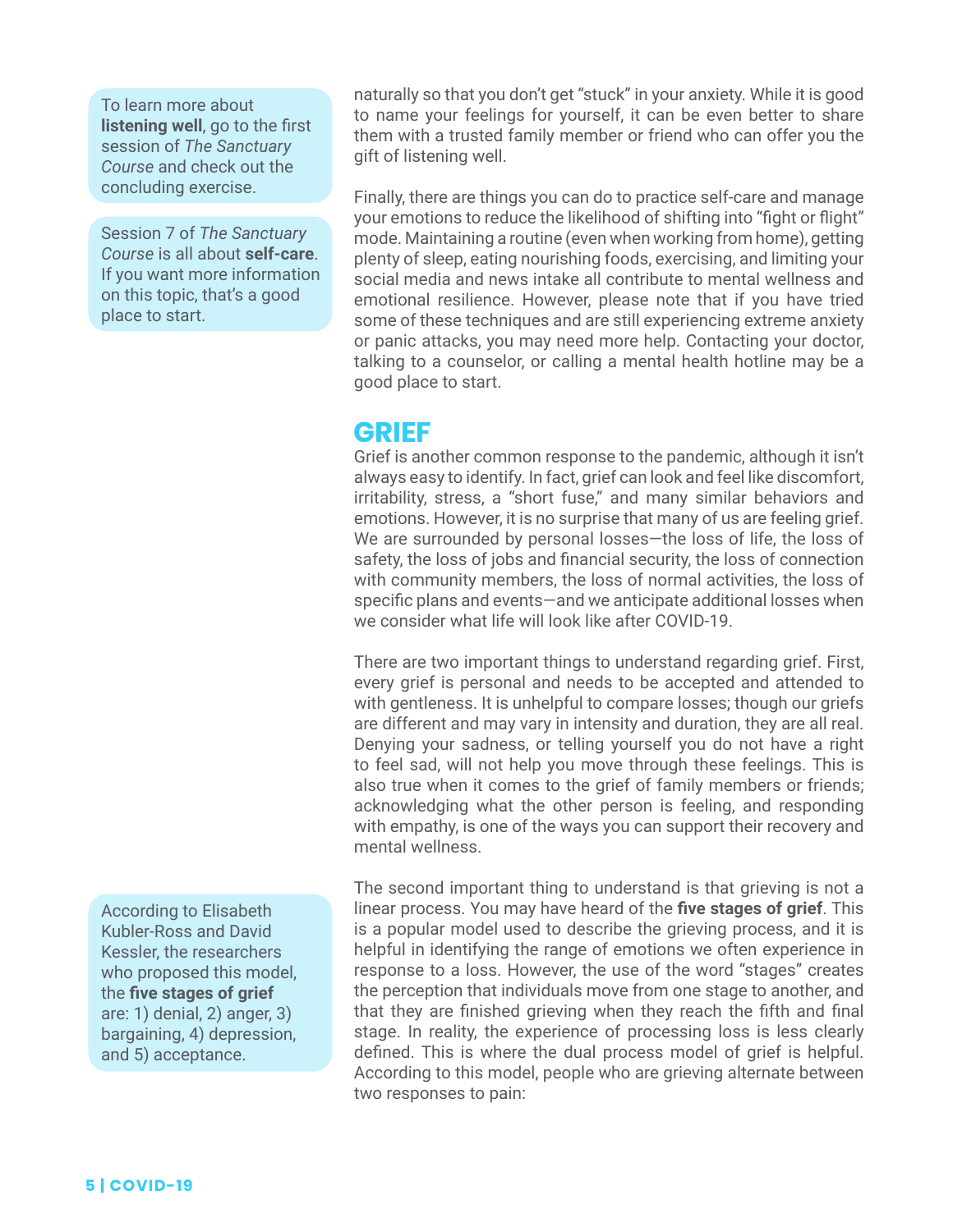If you would like to explore the topic of **grief** further, Sanctuary Mental Health Ministries has an entire resource devoted to this subject. *Faith, Grief, and COVID-19* is a series of short films, discussion questions, and art reflections that will help you and your small group understand what it means to grieve as Christians during this pandemic.

- **feeling the loss**; this usually involves sadness, tears, a sense of heaviness, and other recognizable expressions of pain
- **exploring meaning**; this usually involves giving yourself permission to take a break from the feelings of pain, allowing yourself to experience a range of emotions, and discovering new sources of meaning in the aftermath of the loss

Recognizing these two responses—and understanding that it is normal to alternate between them multiple times, even in the course of one day—can help alleviate concerns about whether you are moving through your grief, and can also take away the pressure you may feel to "reach the final stage" and "finish grieving."



### **DISCUSSION QUESTION**

**It was stated earlier that anxiety and grief are two common emotional responses to the pandemic. Does this resonate with you? What are some other emotional responses you've experienced or observed?**

# **THE SOCIAL PERSPECTIVE**

In the second session of *The Sanctuary Course*, we discuss the significant role that social support plays in promoting mental health and preventing mental health problems. Studies suggest that individuals who are involved in their communities are better equipped to cope with stress, and even experience lower levels of anxiety than individuals who are socially isolated.<sup>7</sup> Therefore, you may be particularly vulnerable to stress and stress-related mental health problems when you are quarantining or practicing physical distancing. But this need not be cause for alarm. When you recognize vulnerability, it enables you to be proactive and mindful in your daily life. Can you set up a regular check-in call with a close friend? Have you thought about holding a virtual dinner party? Although nothing can quite replace the physical presence of loved ones in our lives, now is the time to creatively embrace new forms of connecting and socializing.

Vulnerability is an important topic at this time. While we are all experiencing the negative effects of isolation to some degree, there are specific populations with limited resources and resilience who require extra connection and support in this season. As you read through the following list, reflect on your church community and your neighborhood. Does anyone in your social sphere fit these descriptions? Is there anything you can do to reach out?

**• Elderly**

COVID-19 poses the greatest threat to individuals over the

### **Optional Discussion Question:**

What are some of the creative ways you have connected with others recently? Have you discovered any unexpected gifts during this season of physical distancing?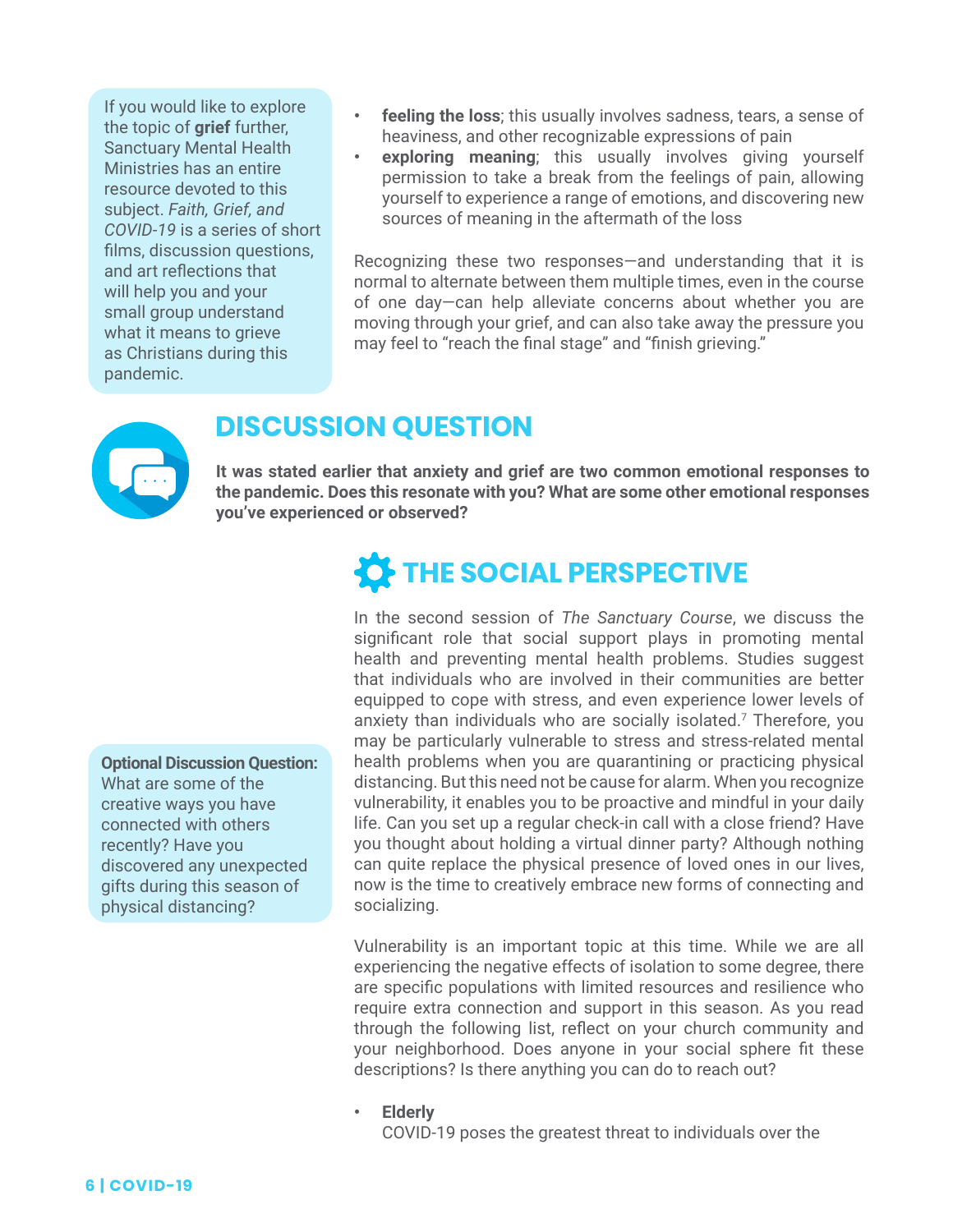If you would like more information on the prevention of abuse and neglect, we recommend the following resource from The Alliance for Child Protection in Humanitarian Action: **["COVID-19: Protecting](https://www.alliancecpha.org/en/child-protection-online-library/covid-19-protecting-children-violence-abuse-and-neglect-home)  [Children from Violence,](https://www.alliancecpha.org/en/child-protection-online-library/covid-19-protecting-children-violence-abuse-and-neglect-home)  [Abuse, and Neglect in the](https://www.alliancecpha.org/en/child-protection-online-library/covid-19-protecting-children-violence-abuse-and-neglect-home)  [Home"](https://www.alliancecpha.org/en/child-protection-online-library/covid-19-protecting-children-violence-abuse-and-neglect-home)**

Session 4 of *The Sanctuary Course* examines the effects of **stigma** on individuals with lived experience, and looks at practical ways of combatting stigma within communities.

**"Safeguarding"** is a term that originated in the UK. It is now widely used to describe policies and measures that are implemented to protect the health and human rights of individuals (particularly children and vulnerable adults).

age of sixty, particularly if they have preexisting medical conditions. For this reason, older community members may feel unable to leave their homes or visit with family (even if physical distancing is maintained). This population may also be uncomfortable navigating online communication platforms such as Zoom, Skype, or Google Meetings, and this can heighten the experience of loneliness and isolation.

#### **• Children**

Although young children do not face significant medical risk, the long-term social and economic effects of the coronavirus may hit the smallest members of your community hardest. Studies conducted in the aftermath of Hurricane Katrina and the 2002 SARS outbreak found rates of post-traumatic stress disorder in children corresponding to rates found in veterans.<sup>8</sup> Additionally, children living below the poverty line often rely on their schools for food, clean water, and medical interventions—critical resources that are unavailable when schools are shut down.

**• Individuals with Lived Experience** 

Studies show that people who disclose a diagnosis of depression report lower levels of social support.<sup>9</sup> Individuals with mental health problems can experience isolation in their daily lives due to the stigma surrounding their diagnosis, as well as their own tendencies to withdraw. This means that in a season of physical distancing, the threat of isolation is significantly heightened for them. Additionally, preexisting mental health challenges may be exacerbated by the general atmosphere of anxiety, the disruption of routine, and the lack of access to mental health services.

### **• Individuals in Abusive Homes**

According to sociologists, incidents of domestic violence always spike when families spend more time together.<sup>10</sup> With shelter-inplace and quarantine orders multiplying, many individuals—both adults and children—find themselves trapped in close quarters with people who are abusive. Indeed, domestic violence hotlines in numerous nations have reported significant increases in call volume since the emergence of COVID-19.

This is a difficult list to read, and if you are feeling overwhelmed or helpless, know that you are not alone. If you need to limit the amount of time you spend on some of these topics in order to care for your mental health, that is okay. Yet in the midst of the difficulty, there is an opportunity for local churches to speak up on behalf of the vulnerable. Speaking up might look like prayer, or it might look like contacting a local government representative and advocating for additional funding and support to address the needs of some of these populations. It is also important to remember that if you are aware of a situation of abuse or neglect, you have a legal obligation to speak up and report it. If you are uncertain, uncomfortable, or unsure about how to proceed, consult the **safeguarding** representative in your church/parish/denomination, or someone who has received abuse prevention and response training.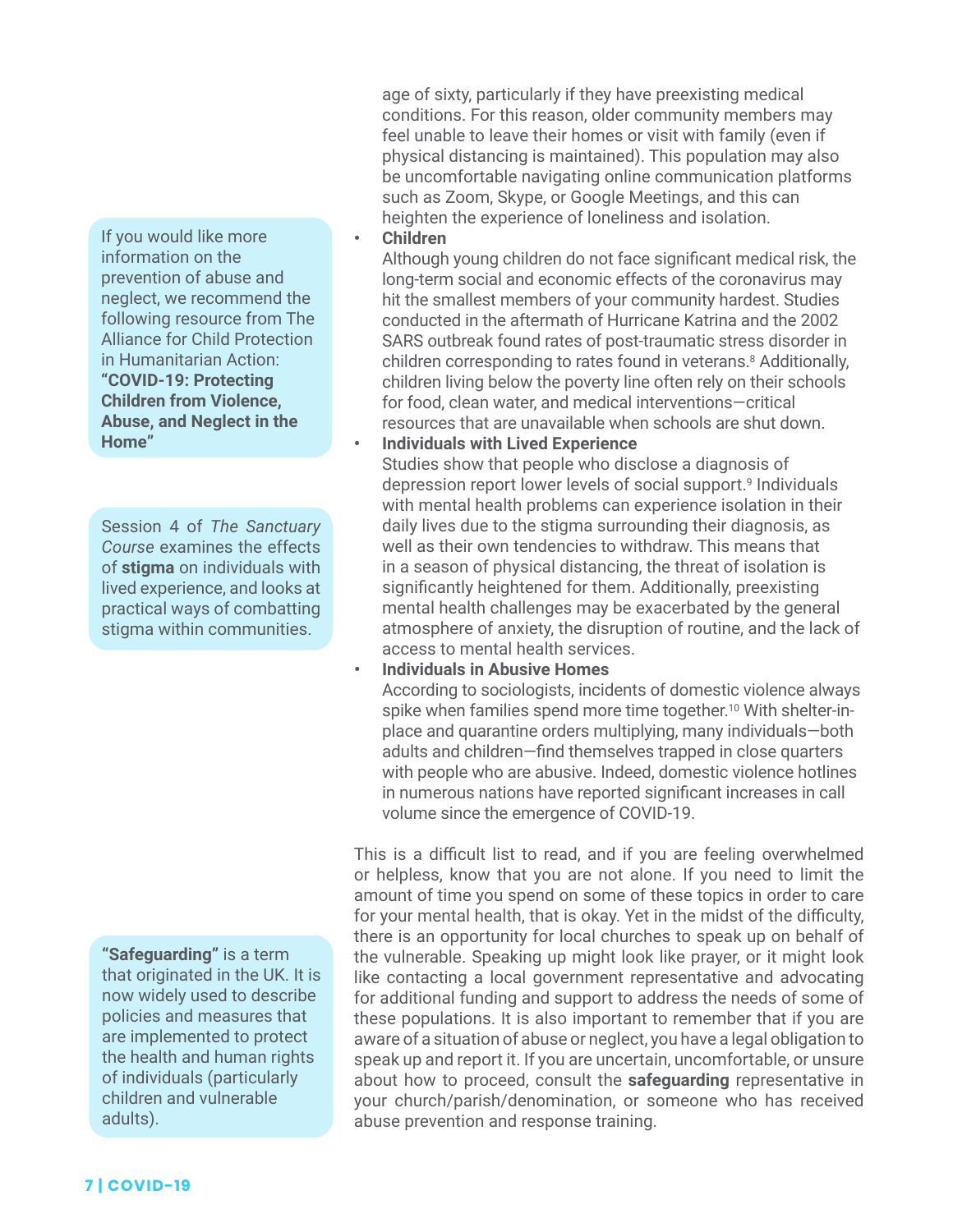

## **DISCUSSION QUESTION**

**Can you identify any community members who may be feeling isolated or experiencing unique vulnerabilities? Is the Holy Spirit extending an invitation for you to reach out or speak up in this season?**

## **THE THEOLOGICAL PERSPECTIVE**

COVID-19 has caused significant suffering in our individual lives and our communities. Suffering on such a massive scale often causes people to cry out for answers and explanations. This dynamic appears again and again in Scripture: the Israelites cried out to God when they were enslaved in Egypt for four hundred years (Exodus 2:23-25); Job cried out when he lost his wealth, his family, and his health (Job 7:20-21); the psalmist frequently exclaims, "How long, O Lord?" (Psalm 13:1-2, Psalm 35:17, Psalm 79:5); even Christ cried out as he hung on the cross, "My God, my God, why have you forsaken me?" (Matthew 27:46). Some of these individuals received answers, and others did not. Yet their cries are all recorded in the same book as God's promises to establish justice and bring an end to disease and death, and their suffering is reframed within the context of God's redemptive plans.

This tension between suffering and hope is stunningly displayed in the spiritual practice of lament.<sup>11</sup> Lament involves the purposeful expression of emotion—an expression addressed directly to God that seeks to affirm faith in the midst of pain and doubt. When Christians lament, they acknowledge the realities of injustice, fear, loneliness, suffering, and death. Yet they do so while maintaining their belief that God is listening to their cries, and that he cares.

The psalms offer some of the best examples of lament in the Bible. The psalmist is brutally honest when it comes to naming grievances death, disease, poverty, persecution, exile, oppression, betrayal, and sin are all mentioned in the book—and also when it comes to the range of emotions expressed—emotions such as rage, grief, shock, disappointment, fear, and raw pain. In light of such grievances and emotions, it may be surprising to discover that most psalms of lament conclude with a declaration of the psalmist's confidence in God. Psalm 6, which you read at the beginning of the session, ends with the following statement: "The Lord has heard my supplication; the Lord accepts my prayer. All my enemies shall be ashamed and struck with terror; they shall turn back, and in a moment be put to shame" (Psalm 6:9-10). Where does this confidence come from? The psalmist knows that God hears, and God cares.

Some questions may remain unanswered, but there is an Answerer who is greater than any question. Some suffering may seem beyond redemption, but God is still God. In the midst of this pandemic, let's cry out to the one who hears us and who cares for us.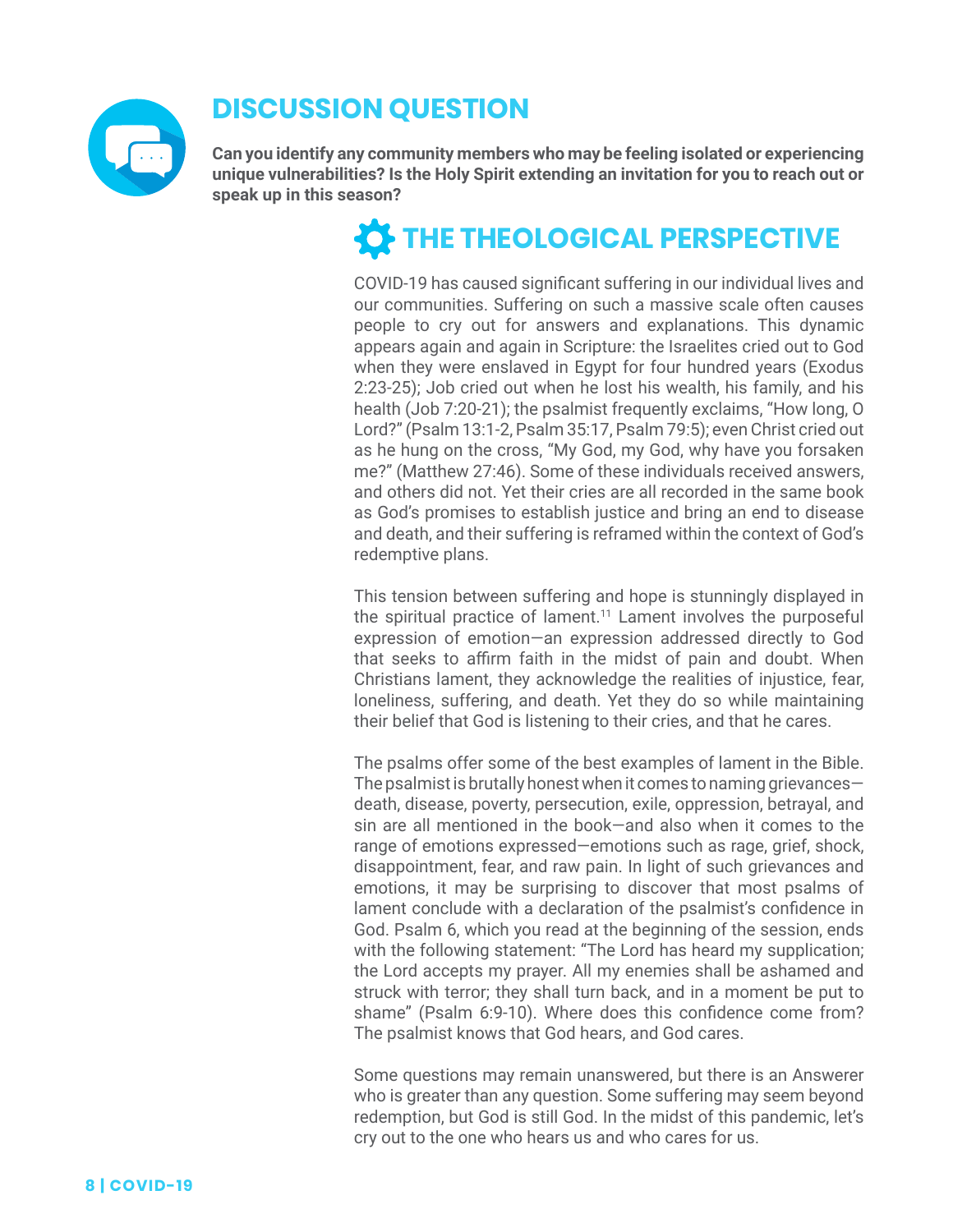

## **DISCUSSION QUESTION**

**How are you experiencing the tension between suffering and hope in your own life? Are their particular scriptures or spiritual practices that help you sustain your hope?**

## **EXERCISE: THE EMOTION WHEEL**

American psychologist Robert Plutchick believed that all humans experience primary emotions, including anger, joy, surprise, disgust, sadness, and fear. His research led to the development of a tool known as the emotion wheel. The emotion wheel is designed to help individuals increase their emotional vocabulary and self-awareness. These are important areas of growth; accurately identifying your emotions enables you to notice recurring patterns or responses, and also helps you avoid the stress caused by misunderstood emotions.

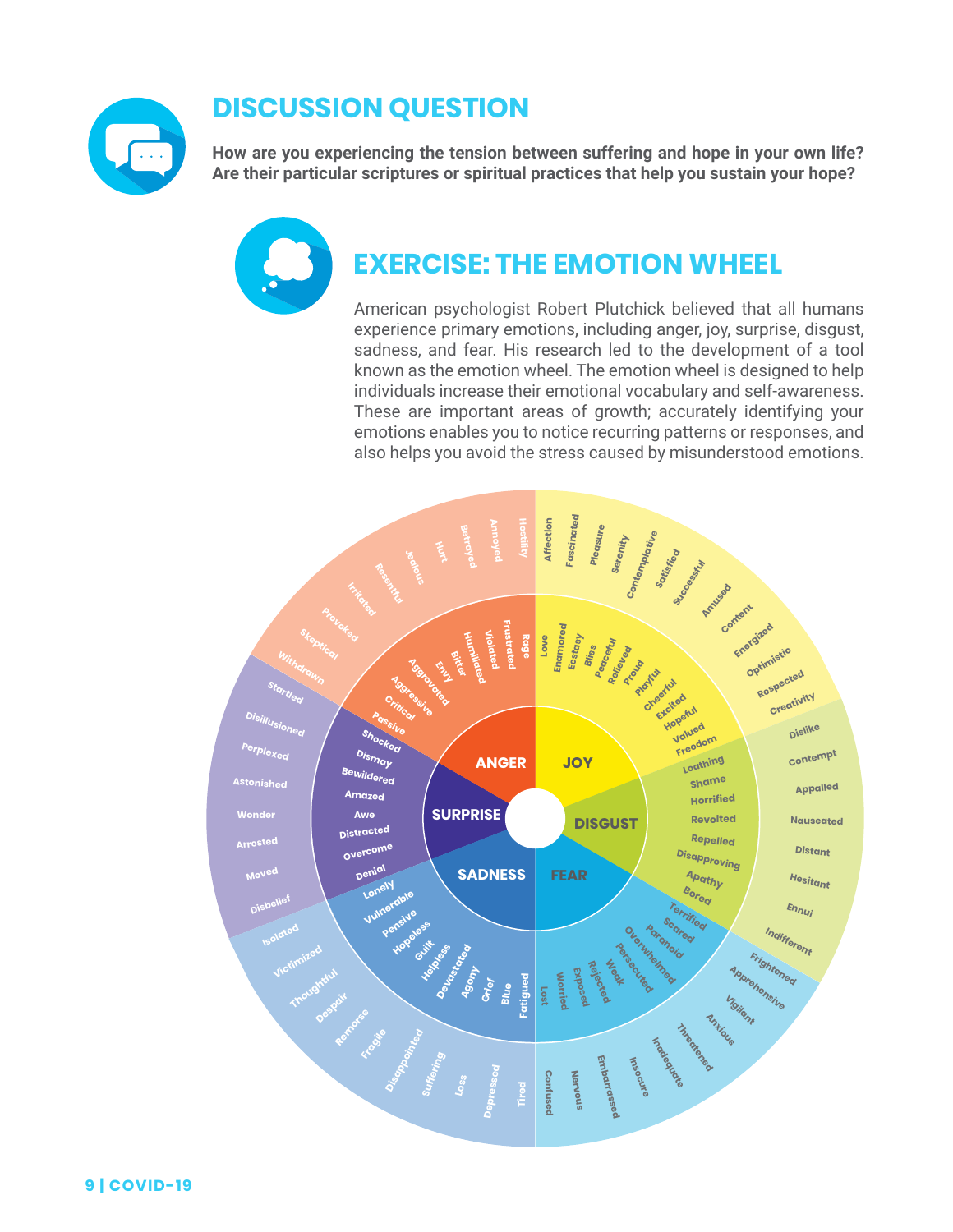Take a moment to examine the emotion wheel above. Notice the way the emotions are arranged according to category, and also how they vary in intensity. Notice the relationships between different emotions. When you are ready, select one or two emotions that accurately describe how you are feeling today. Reflect on why you are feeling this way. If you are comfortable doing so, share your emotion and your reflection with the members of your group. However, please refrain from offering observations or advice regarding the emotions shared by others.

## **PRAYER: BREATH PRAYERS**

Breath prayers are prayers that can be spoken in a single breath. The practice of praying in this way dates back to the third and fourth century, when the Desert Fathers and Mothers sought to fulfill the command to "pray without ceasing" (1 Thessalonians 5:17). Their short prayers eventually evolved into the well-known Jesus Prayer: "Lord Jesus Christ, Son of God, have mercy on me, a sinner." Today, many Christians engage in variations of the Jesus Prayer and other breath prayers in order to quiet the heart and mind, and to connect with God in moments of anxiety or grief. Your group may decide to mute all mics so that everyone can pray simultaneously, or you may decide to have one member read the following text out loud while everyone else practices deep breathing and listens. May this practice be a source of blessing to you during this season.

- 1. Find a comfortable and neutral seated posture. Close your eyes and check in with your body. Notice any places where you may be holding tension, and release that tension as you deepen your breathing.
- 2. Inhale for four seconds: breathe in through your nose, slowly expanding your stomach as you fill your lungs with air.
- 3. Exhale for four seconds: breathe out through your mouth, relaxing your entire body as you do so.
- 4. Once you are comfortable with this breathing technique, practice saying the Jesus Prayer.

Inhale: "Lord Jesus Christ, Son of God,"

Exhale: "have mercy on me, a sinner."

5. There are many different scriptures and phrases that can be used in place of the Jesus Prayer. Here are a few variations you may want to try. Feel free to add your own variations as well.

Inhale: "The Lord is my shepherd,"

Exhale: "I shall not want." (Psalm 23)